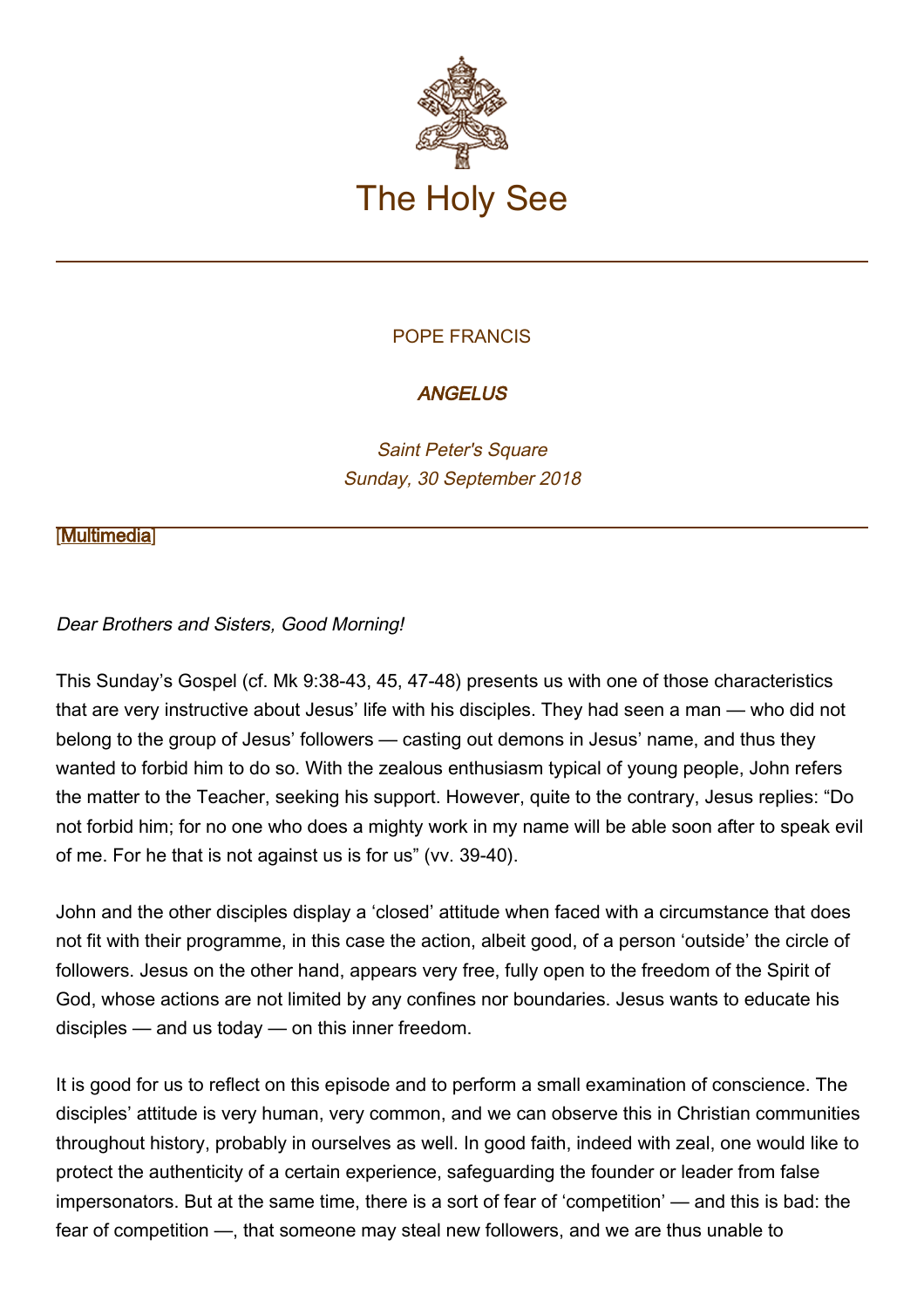appreciate the good that others do: it is not good because he is 'not one of us', they say. It is a form of self-referentiality. Actually, there is the root of proselytism here. And the Church — [Pope](http://w2.vatican.va/content/benedict-xvi/en.html) [Benedict](http://w2.vatican.va/content/benedict-xvi/en.html) used to say — does not grow through proselytism; it grows by attraction, that is, it grows by bearing witness to others with the strength of the Holy Spirit.

God's great freedom in giving himself to us represents a challenge and an exhortation to modify our behaviours and our relationships. It is the invitation which Jesus addresses to us today. He calls us not to think according to the categories of 'friend/enemy', 'us/them', 'those who are in/those who are out', 'mine/yours', but rather to go beyond, to open our heart in order to be able to recognize God's presence and action, even in unusual and unpredictable environments that are not part of our circle. It is a matter of being more attentive to the authenticity of the good, the beautiful and the true that is done, rather than to the name and the origin of the one who does it. And — as the remaining part of the Gospel suggests to us today — instead of judging others, we must examine ourselves and 'sever', without compromise, all that can scandalize those persons who are weakest in faith.

May the Virgin Mary, an example of docile openness to God's surprises, help us to recognize the signs of the Lord's presence in our midst, so that we may find him everywhere he manifests himself, even in the most unthinkable and unusual situations. May she teach us to love our community without jealousy or closure, always open to the vast horizon of the action of the Holy Spirit.

# After the Marian prayer, the Holy Father continued:

The diocesan priest Jean-Baptiste Fouque, who was an assistant pastor throughout his life, is being proclaimed Blessed today in Marseilles. A fine example for social climbers! He lived in the 19th and 20th centuries and promoted numerous welfare and social works in favour of young people, the elderly, the poor and the sick. May the example and intercession of this apostle of charity support us in the commitment to welcome and share with the weakest and most underprivileged people. A round of applause for the newly Blessed Jean-Baptiste!

I warmly greet you all, people of Rome and pilgrims from various countries. In particular, I greet the faithful from Calpe, Spain, the group of mayors and administrators from the Region of Salzburg, Austria, and the international delegation of deaf persons on the occasion of World Deaf Day.

I greet members of the Community of Saint Egidio from the Campania Region, the youth from the Shalom Movement of Fucecchio, the faithful from Foggia and those from Rapallo.

I wish everyone a pleasant Sunday. And please, do not forget to pray for me. Enjoy your lunch.